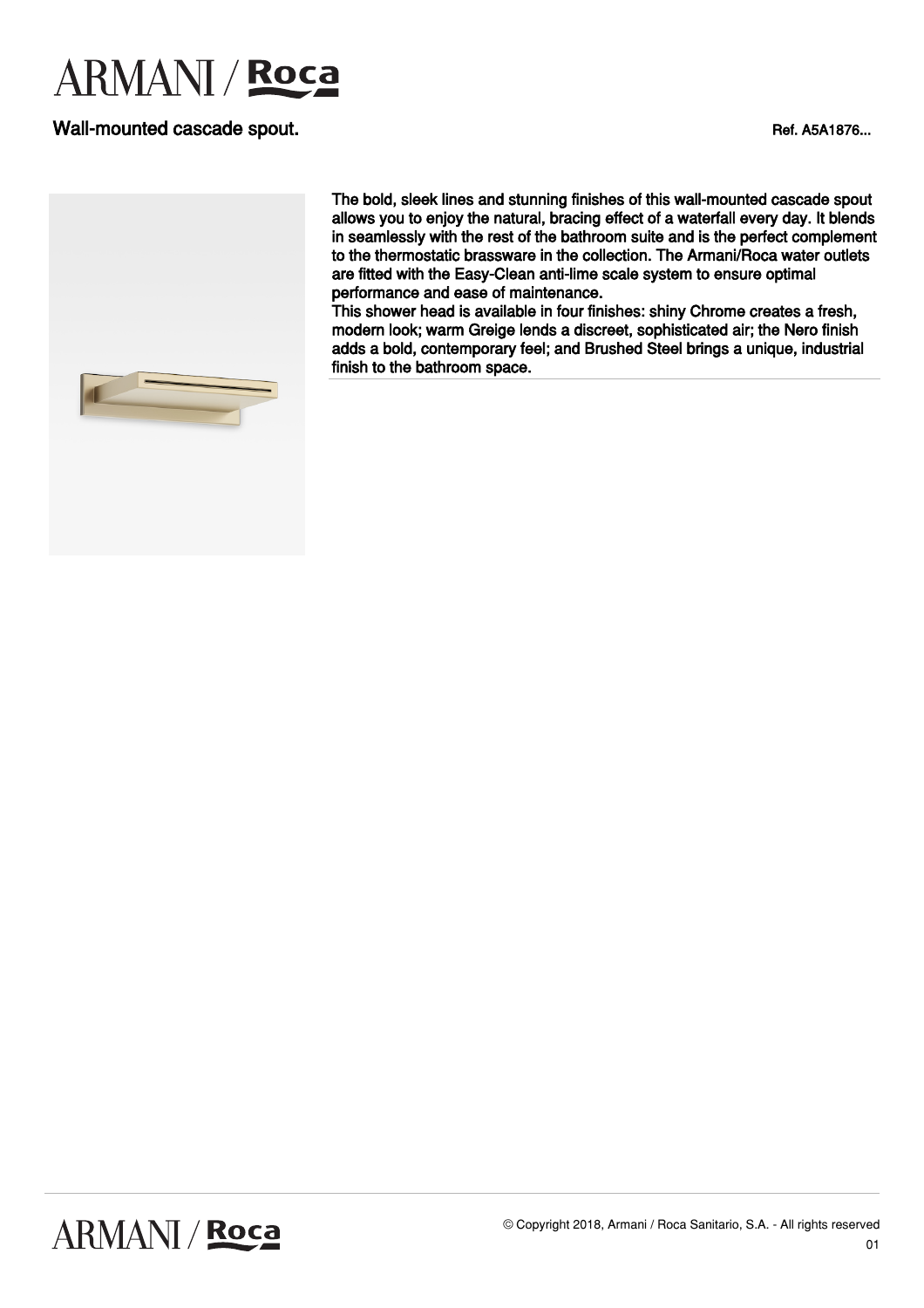### Wall-mounted cascade spout. The contract of the contract of the contract of the contract of the contract of the contract of the contract of the contract of the contract of the contract of the contract of the contract of th

Application place: Shower Flow rate (l/min - 3 bar): 18 Installation type: Wall-mounted

#### Colours and Finishes

How to obtain the reference number Replace the ".." with the desired finish code from the list below



#### **Dimensions**

Length: 151 mm. Width: 237 mm. Height: 57 mm.

#### **Optional**

A373761... Shower tray 1300 mm A373763... Built-in 1100 mm shower tray A276128000 IN-DRAIN X3 650 mm - Installation drainage kit A276129000 IN-DRAIN X3 750 mm - Installation drainage kit A276130000 IN-DRAIN X3 850 mm - Installation drainage kit A276131000 IN-DRAIN X3 950 mm - Installation drainage kit

#### Compatible with

A525163503 Built-in components for built-in 2 function thermostatic shower mixer with handshower and 1.7 m hose A5A2976... Built-in 5-function thermostatic shower mixer with handshower, 1.7 m hose and 2 jets A5258823.. Visible components for built-in 2-

function thermostatic shower mixer with handshower and 1.7 m hose

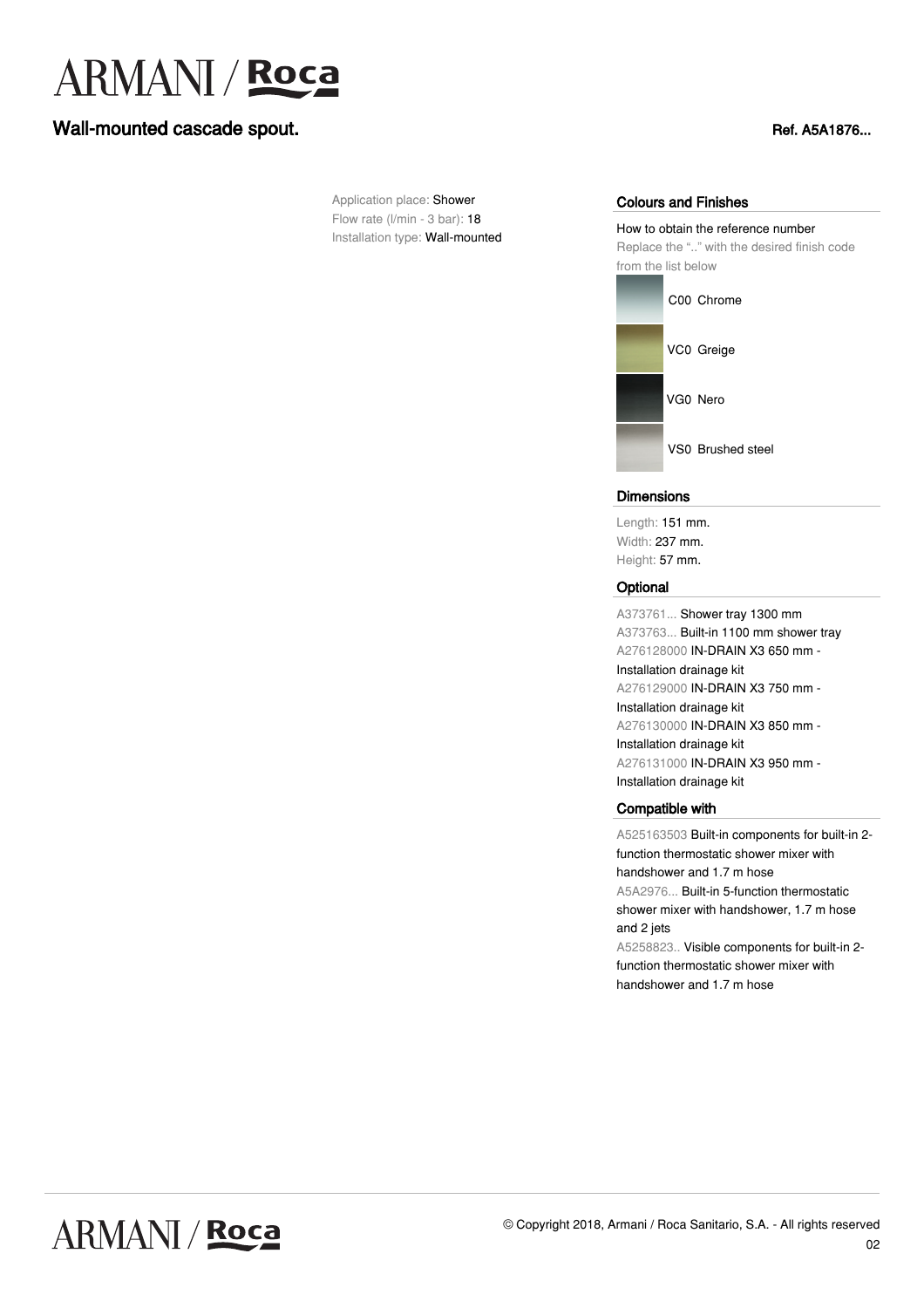### Wall-mounted cascade spout. The contract of the contract of the contract of the contract of the contract of the contract of the contract of the contract of the contract of the contract of the contract of the contract of th

### Technical drawings